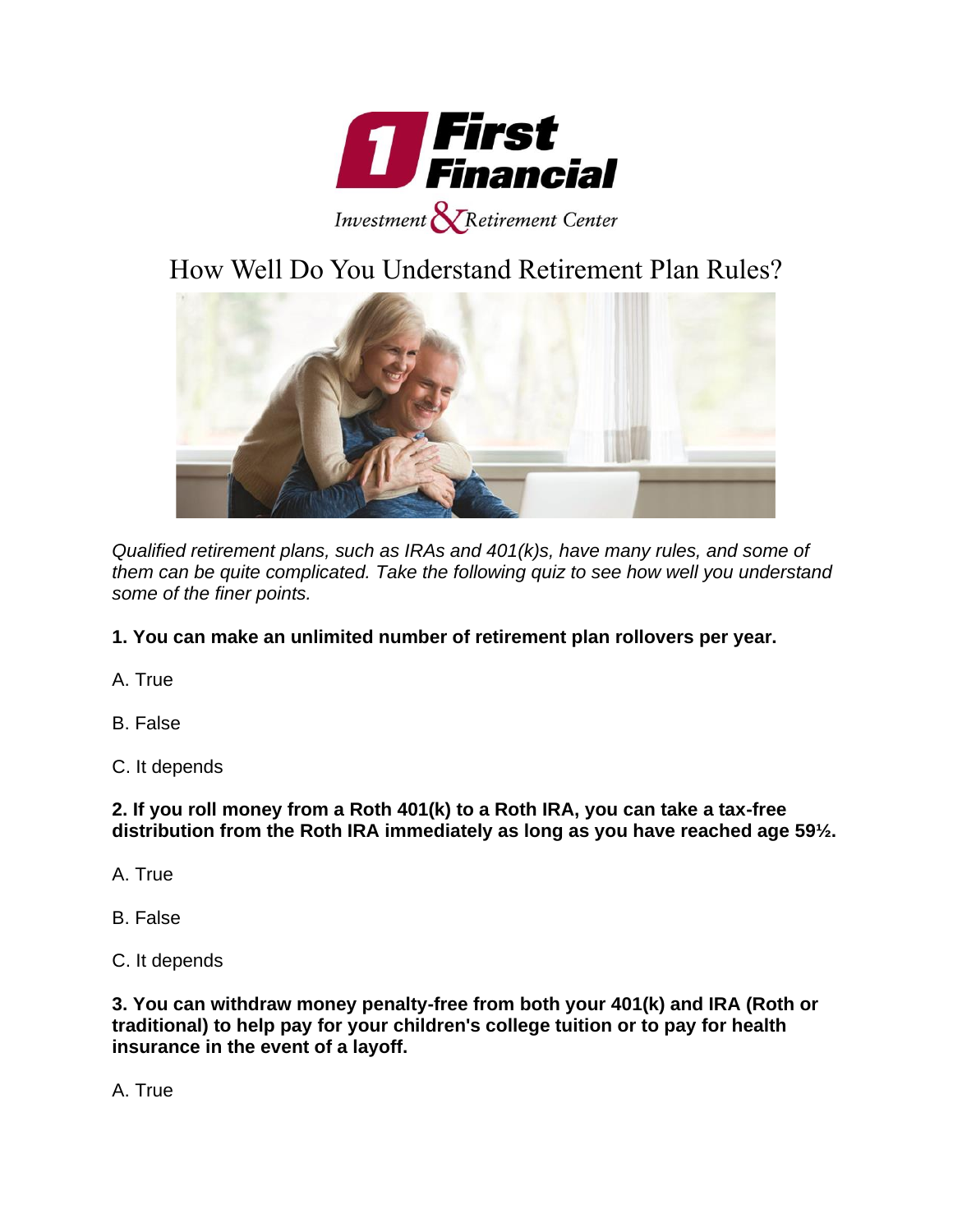B. False

C. It depends

**4. If you retire or otherwise leave your employer after age 55, you can take penalty-free distributions from your 401(k) plan. You can't do that if you roll 401(k) assets into an IRA.**

A. True

B. False

C. It depends

*How did you do? Check out the answers below.*

**1. C. It depends.** Rollovers can be made in two ways — through a direct rollover, also known as a trustee-to-trustee transfer, in which you authorize the funds to be transferred directly from one account or institution to another, or through an indirect rollover, in which you receive a check in your name (less a required tax withholding) and then reinvest the full amount (including the amount withheld) in a tax-deferred account within 60 days. If the full amount is not reinvested, the outstanding amounts will be considered a distribution and taxed accordingly, including any applicable penalty. Generally, individuals can make an unlimited number of rollovers in a 12-month period, either direct or indirect, involving employer-sponsored plans, as well as an unlimited number of direct rollovers between IRAs; however, only one indirect (60-day) rollover between two IRAs is permitted within a 12-month period.

**2. C. It depends.** Beware of the five-year rule as it applies to Roth IRAs. If you establish your first Roth IRA with your Roth 401(k) rollover dollars, you will have to wait five years to make a qualified withdrawal from the Roth IRA, regardless of how long you've held the money in your Roth 401(k) account, even if you are over 59½. However, if you have already met the five-year holding requirement with any Roth IRA, you may take a taxfree, qualified withdrawal.

**3. B. False.** You can take penalty-free withdrawals from an IRA, but not from a 401(k) plan, to pay for a child's qualifying education expenses or to pay for health insurance premiums in the event of a job loss. Note that ordinary income taxes will still apply to the taxable portion of the distribution, unless it's from a Roth account that is otherwise qualified for tax-free withdrawals.

**4. A. True.** If you leave your employer after you reach age 55, you may want to consider carefully whether to roll your money into an IRA. Although IRAs may offer some advantages over employer-sponsored plans — such as a potentially broader